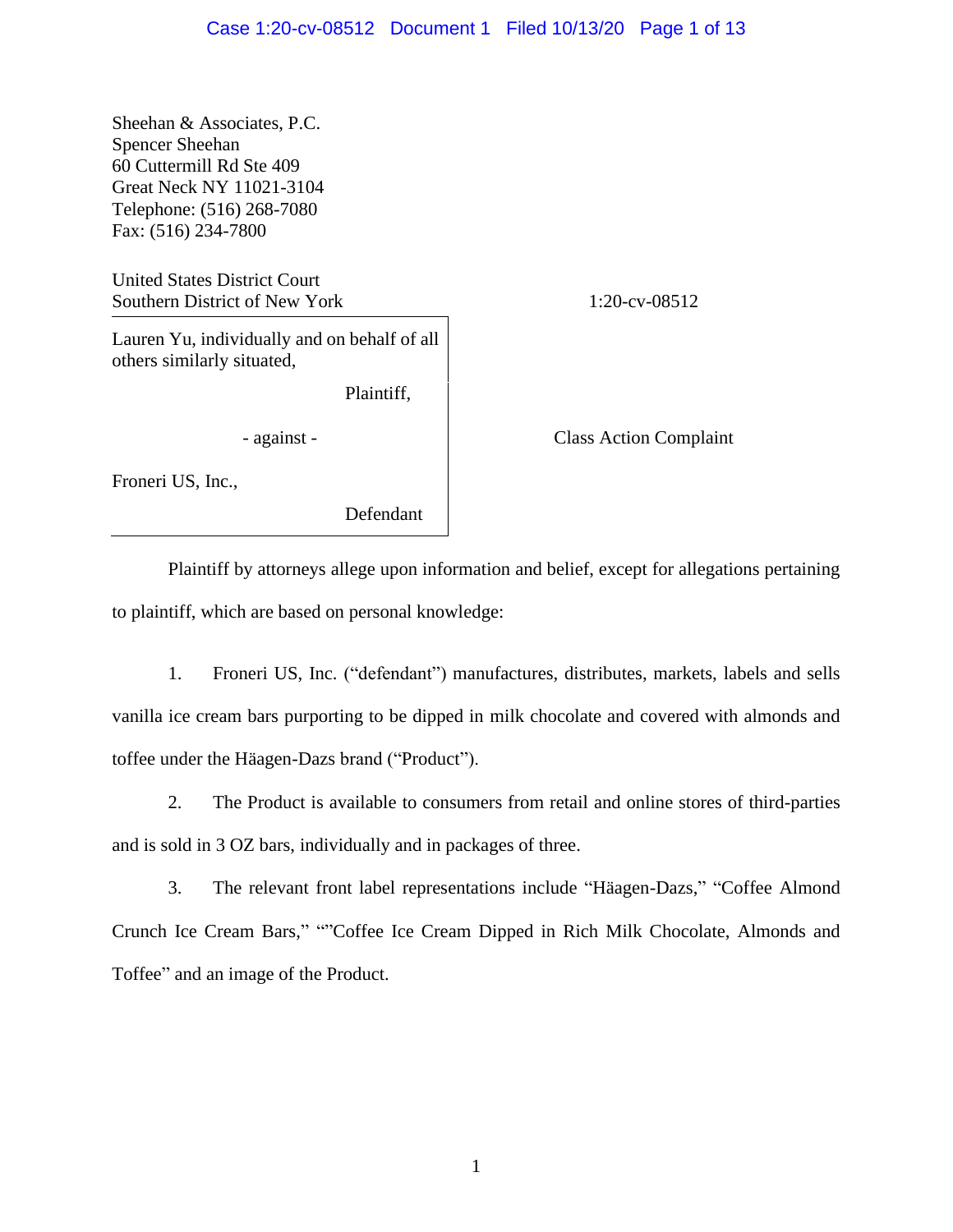

# coffee ice cream dipped in rich milk chocolate, almonds and toffee

4. The unqualified, prominent and conspicuous representation that the Product contains, and is dipped in "milk chocolate" is false, deceptive and misleading because the purported chocolate contains ingredients consumers do not expect in chocolate – vegetable oils.

5. Chocolate is made from cacao beans, which are not consumed by themselves – they are subject to fermentation, drying and roasting, which produces cacao nibs.

6. The nibs are then ground to produce cocoa mass or chocolate liquor, which is separated into components of cocoa solids and cocoa butter.

7. Consumers want chocolate in chocolate products to come from a real source, i.e.,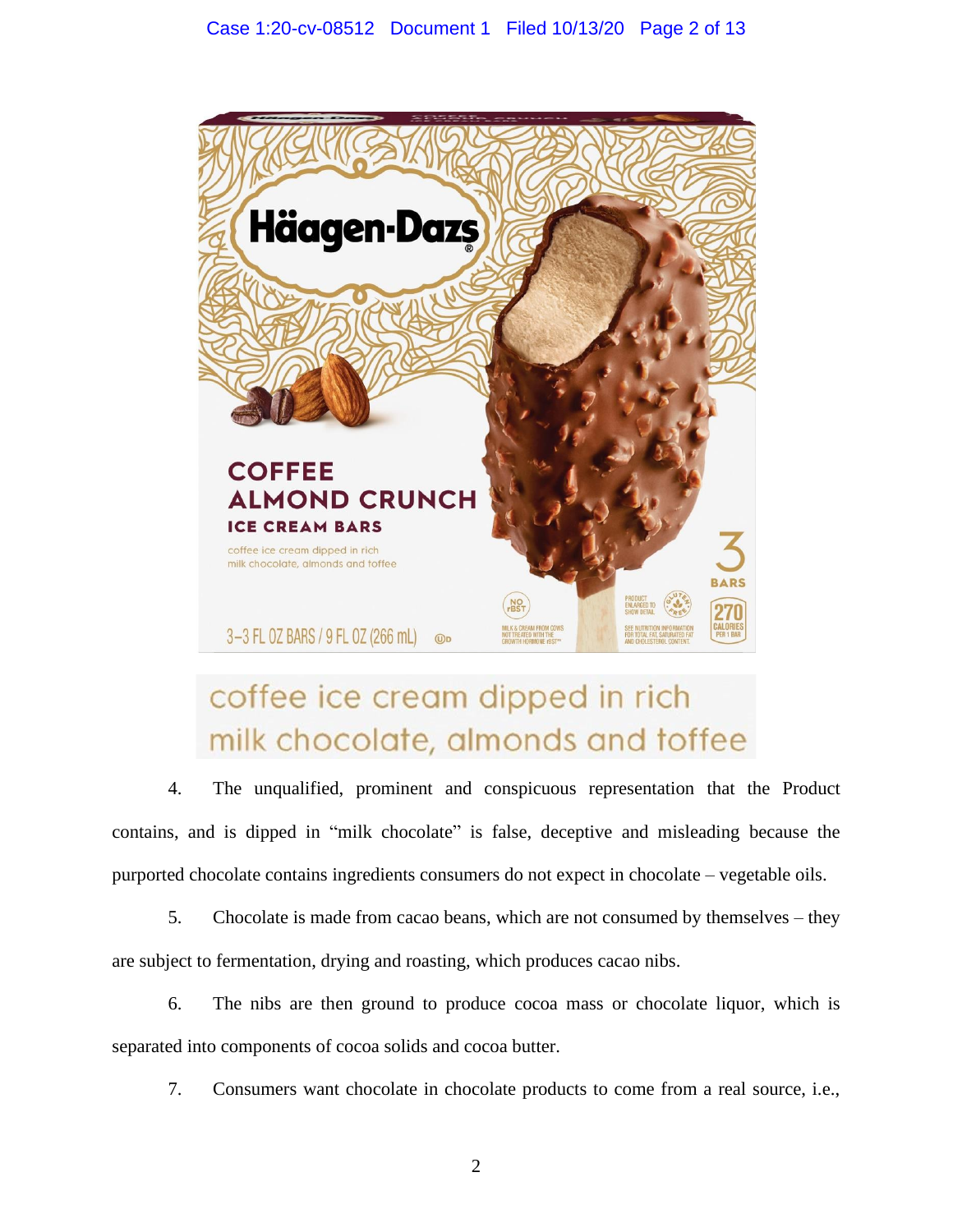## Case 1:20-cv-08512 Document 1 Filed 10/13/20 Page 3 of 13

from cacao beans.

8. Chocolate (from cacao beans) provides greater satiety and a creamy and smooth mouthfeel compared to other ingredients which substitute for chocolate, like vegetable oils, that provide less satiety, a waxy and oily mouthfeel and leave an aftertaste.

9. From the time chocolate was first made, companies have adulterated chocolate products with synthetics and substitutes such as cheaper, lower quality vegetable oils.

10. Congress directed the Food and Drug Administration ("FDA") to establish standards and rules to combat the marketing of foods from which traditional constituents are removed or new or different (often cheaper and artificial) ingredients are substituted.

11. In terms of chocolate products, this entails the substitution of more valuable ingredients like cacao fat and replacement with less valuable, lower quality ingredients like vegetable oils.

12. Chocolate has specific labeling requirements because it is uniquely vulnerable to being adulterated, one of the most popular and one of most costly foods.

13. The chocolate standards have been in place for over fifty (50) years, and companies' adherence to these regulations have benefitted consumers who otherwise would not be able to rely on a product's representations.

14. Regulations regarding chocolate effectively establish custom and practice in the industry so that consumers' experience with that custom and practice primes them to infer from a product's labeling whether a product contains chocolate or is a chocolate mixture (compound) which contains vegetable oils.

15. Over ten years ago in response to a proposal to modify the chocolate standards to allow vegetable oils, industry leader Mars Wrigley was adamant in its opposition, because it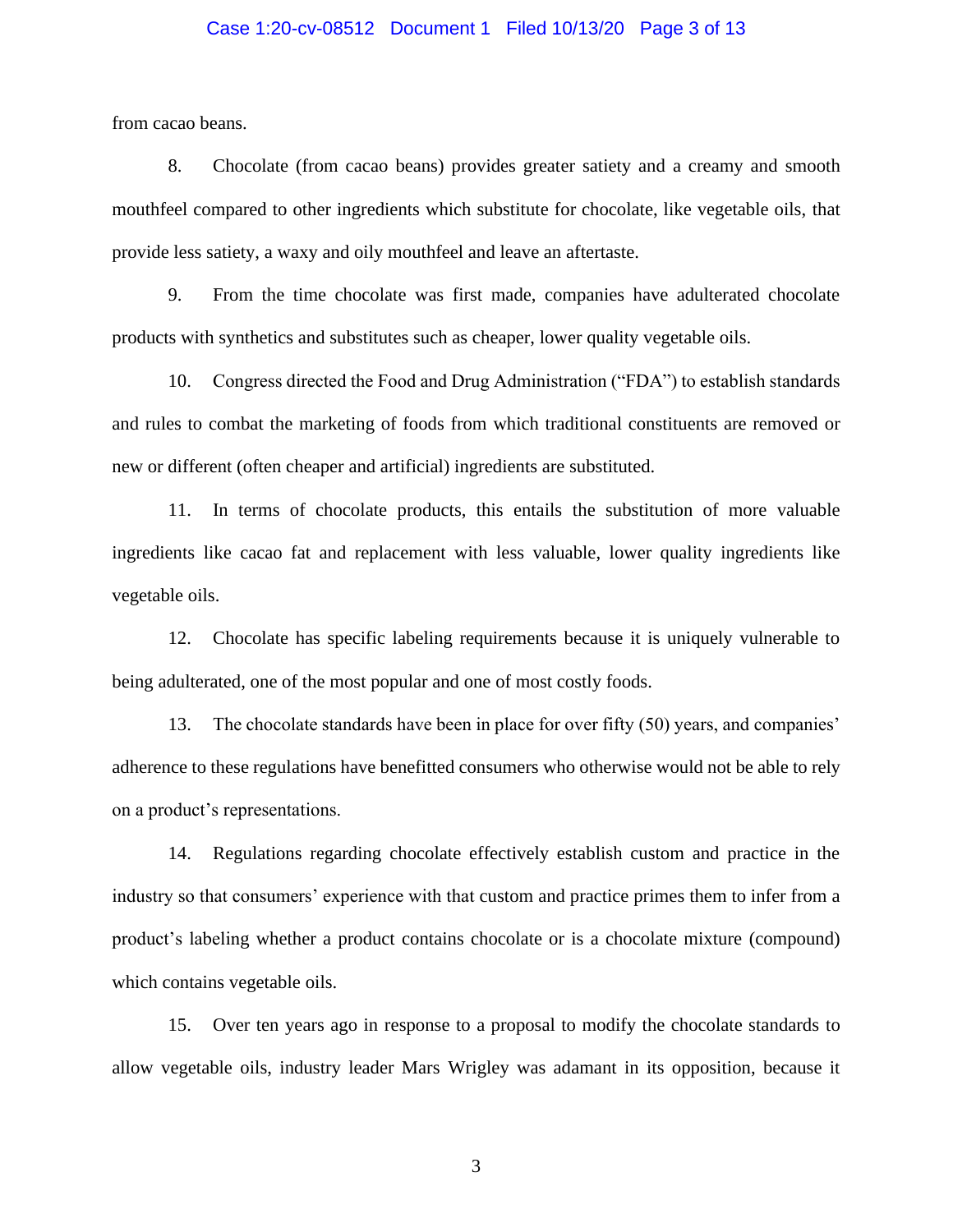## Case 1:20-cv-08512 Document 1 Filed 10/13/20 Page 4 of 13

recognized what consumers wanted:

At Mars, the consumer is our boss, and American consumers are passionate about chocolate. They don't want anyone to change the chocolate they've enjoyed for generations…As a privately held company, we have the freedom to invest in the highest quality chocolate and deliver what consumers want.<sup>1</sup>

16. For example, the optional ingredients in milk chocolate include cacao fat, nutritive carbohydrate sweeteners, spices, natural and artificial flavorings, dairy ingredients and emulsifying agents but not vegetable oils. 21 C.F.R. § 163.124(b).

17. Since the Product's front label represents the Product contains "rich milk chocolate"

without qualification, consumers expect that it only has chocolate ingredients, when this is not

accurate.

18. This conclusion is consistent with a consumer survey indicating consumers

understand the Product's representations, *viz*, "rich milk chocolate" to refer to a chocolate product

which contains cacao ingredients and not vegetable oils or fats.

19. However, the representation of "rich milk chocolate" is misleading and at best, a

"half-truth," because the chocolate part of the Product contains ingredients not found in real

chocolate – "COCONUT OIL."

**INGREDIENTS: COFFEE ICE CREAM:** CREAM. SKIM MILK. SUGAR. EGG YOLKS. COFFEE. MILK CHOCOLATE AND VEGETABLE OIL COATING WITH ALMONDS AND TOFFEE: MILK CHOCOLATE (SUGAR, WHOLE MILK POWDER, CHOCOLATE, COCOA BUTTER, SOY LECITHIN, VANILLA EXTRACT), COCONUT OIL, ALMONDS ROASTED IN VEGETABLE OIL (ALMONDS, SAFFLOWER OIL), TOFFEE (CORN SYRUP, SUGAR, BUTTER [CREAM, SALT], BROWN SUGAR, ALMONDS, BAKING SODA, SOY LECITHIN, SALT).

**INGREDIENTS: COFFEE ICE CREAM:** CREAM, SKIM MILK, SUGAR, EGG YOLKS, COFFEE. **MILK CHOCOLATE AND VEGETABLE OIL COATING WITH ALMONDS AND TOFFEE:** MILK CHOCOLATE (SUGAR, WHOLE MILK POWDER, CHOCOLATE, COCOA BUTTER, SOY LECITHIN, VANILLA EXTRACT), COCONUT OIL, ALMONDS ROASTED IN VEGETABLE

<sup>&</sup>lt;sup>1</sup> [Mars US Announces Support for Current Chocolate Standard of Identity,](https://www.businesswire.com/news/home/20070917005862/en/Mars-Announces-Support-Current-Chocolate-Standard-Identity) Press Release, September 17, 2007.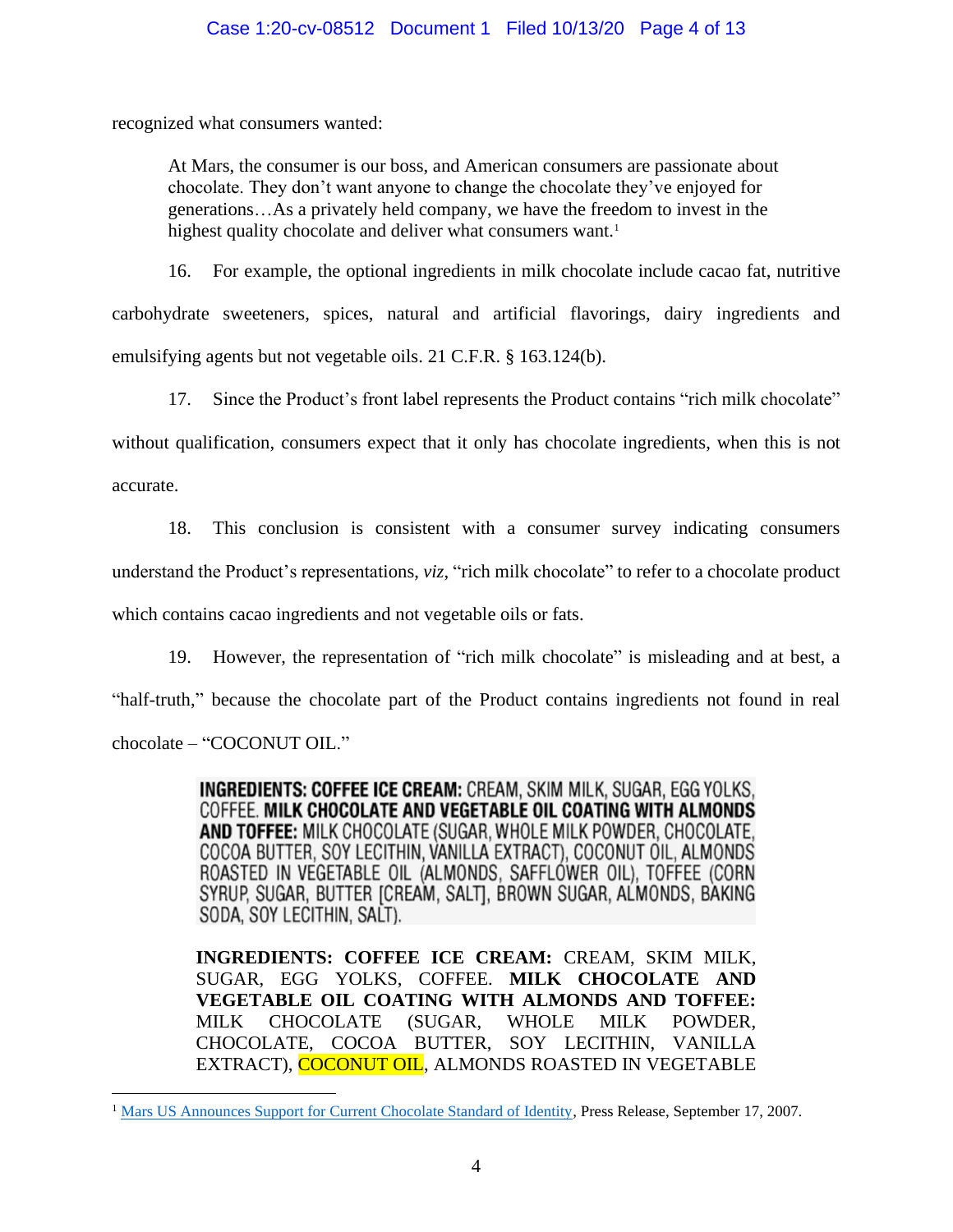#### Case 1:20-cv-08512 Document 1 Filed 10/13/20 Page 5 of 13

# OIL (ALMONDS, SAFFLOWER OIL), TOFFEE (CORN SYRUP, SUGAR, BUTTER [CREAM, SALT], BROWN SUGAR, ALMONDS, BAKING SODA, SOY LECITHIN, SALT).

20. The Product does not designate the chocolate as "milk chocolate and vegetable oil coating" on the front label, which would tell consumers what they are buying. See 21 C.F.R. § 163.155(c) ("Alternatively, the common or usual name of the vegetable derived fat ingredient may be used in the name of the food, e.g., "milk chocolate and \_\_\_ oil coating", the blank being filled in with the common or usual name of the specific vegetable fat used.").

21. Consumers do not expect to have to resort to the fine print on a product's ingredient list to find information they are accustomed to seeing on the front label.

22. Defendant's branding and packaging of the Product is designed to – and does – deceive, mislead, and defraud plaintiff and consumers.

23. Defendant sold more of the Product and at higher prices than it would have in the absence of this misconduct, resulting in additional profits at the expense of consumers like plaintiff.

24. The value of the Product that plaintiff purchased and consumed was materially less than its value as represented by defendant.

25. Had plaintiff and class members known the truth, they would not have bought the Product or would have paid less for them.

26. As a result of the false and misleading labeling, the Product is sold at a premium price, approximately no less than \$5.99 for three 3 OZ bars, excluding tax, compared to other similar products represented in a non-misleading way.

## Jurisdiction and Venue

27. Jurisdiction is proper pursuant to 28 U.S.C. § 1332(d)(2) (Class Action Fairness Act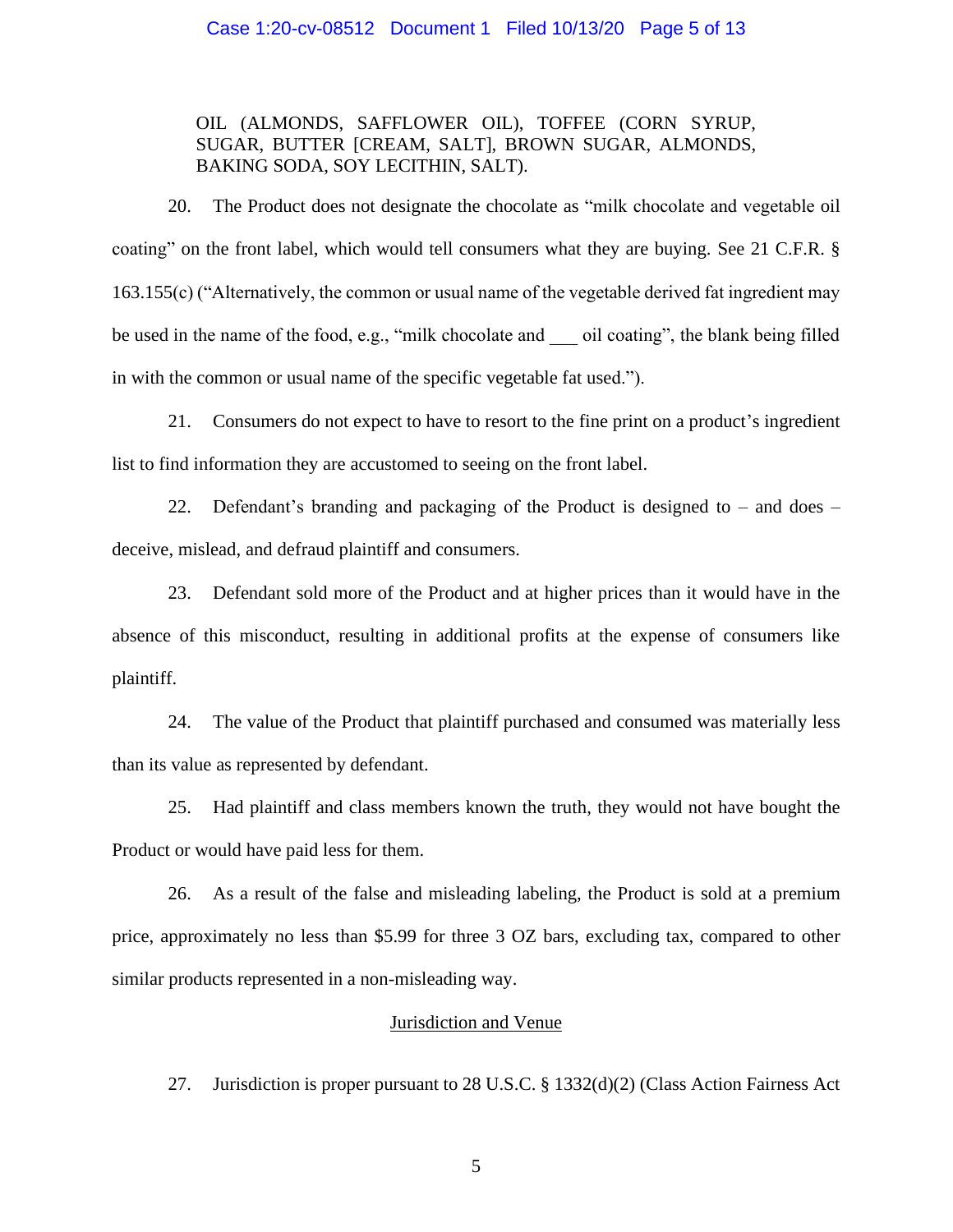#### Case 1:20-cv-08512 Document 1 Filed 10/13/20 Page 6 of 13

of 2005 or "CAFA").

28. Under CAFA, district courts have "original federal jurisdiction over class actions involving (1) an aggregate amount in controversy of at least \$5,000,000; and (2) minimal diversity[.]" *Gold v. New York Life Ins. Co.*, 730 F.3d 137, 141 (2d Cir. 2013).

29. Plaintiff Lauren Yu is a citizen of New York.

30. Defendant Froneri US, Inc. is a Delaware corporation with a principal place of business in Oakland, Alameda County, California and therefore is a citizen of California.

31. "Minimal diversity" exists because plaintiff and defendant are citizens of different states.

32. Venue is proper in this judicial district because a substantial part of the events or omissions giving rise to the claim occurred, *viz*, the purchase of the Product and the misleading representations relied upon by plaintiff.

33. This court has personal jurisdiction over defendant because it conducts and transacts business, contracts to supply and supplies goods within New York.

#### Parties

34. Plaintiff Lauren Yu is a citizen of New York, New York County, New York.

35. Defendant Froneri US, Inc. is a Delaware corporation with a principal place of business in Oakland, California, Alameda County.

36. Defendant operates over five hundred high-end grocery stores, which sells highvalue groceries.

37. During the relevant statutes of limitations, plaintiff purchased the Product within her district and/or State for personal consumption and/or use in reliance on the representations the Product contained milk chocolate, understood as not containing vegetable oils.

38. Plaintiff Lauren Yu purchased the Product at stores including Key Food, 52 Avenue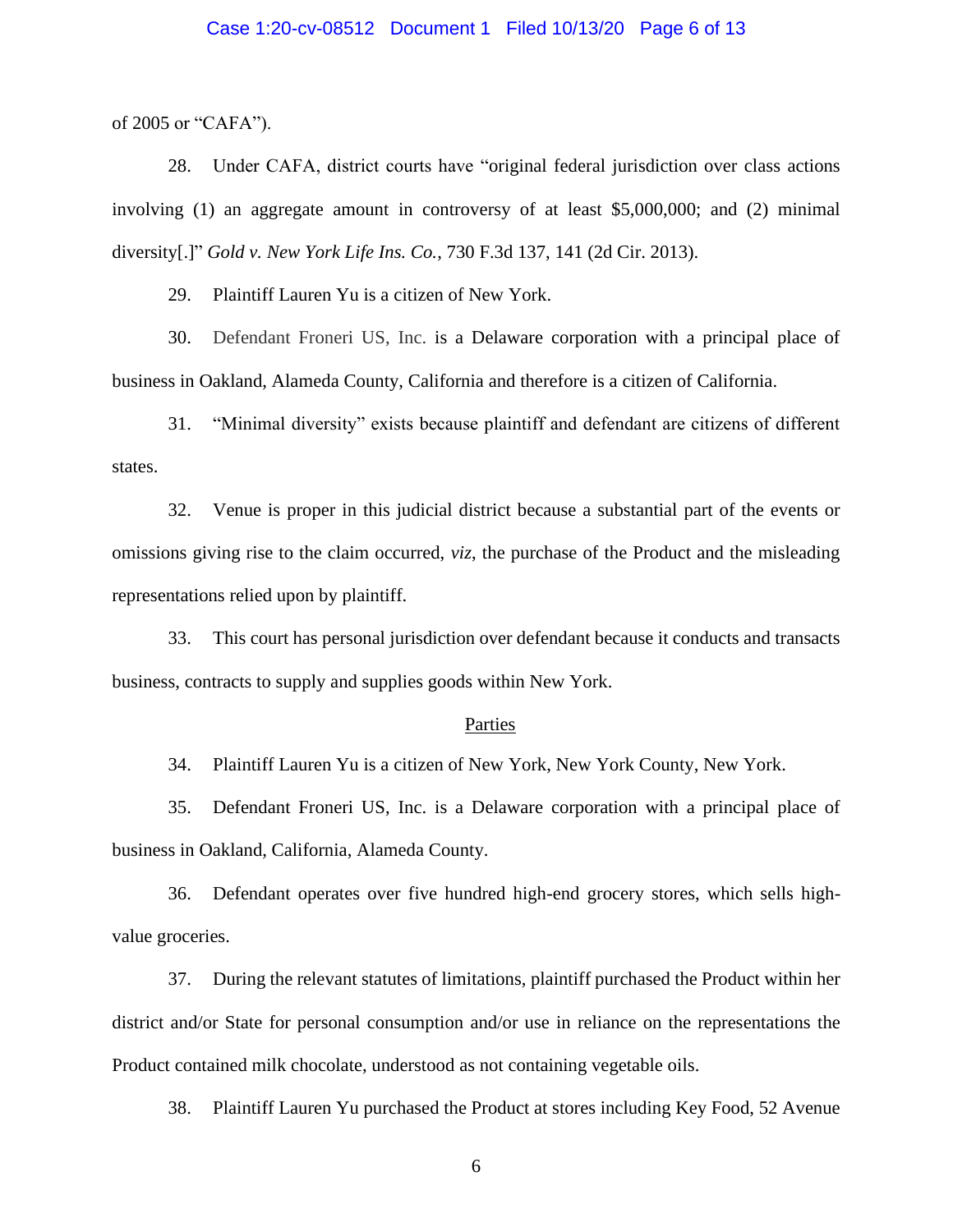#### Case 1:20-cv-08512 Document 1 Filed 10/13/20 Page 7 of 13

A, New York, NY 10009 and Rite Aid, 81 1st Avenue, New York, NY 10003, during May, June and July of 2020, among other instances.

39. Plaintiff bought the Product because she liked the product type for its intended use and expected it would only contain a chocolate coating, because that is what the front label said and because chocolate is understood by consumers to not contain vegetable oils.

40. Plaintiff would buy the Product again if assured it did not contain vegetable oils and was real chocolate.

## Class Allegations

41. The class will consist of all purchasers of the Product who reside in New York during the applicable statutes of limitations.

42. Plaintiff seeks class-wide injunctive relief based on Rule 23(b) in addition to a monetary relief class.

43. Common questions of law or fact predominate and include whether defendant's representations were and are misleading and if plaintiff and class members are entitled to damages.

44. Plaintiff's claims and basis for relief are typical to other members because all were subjected to the same unfair and deceptive representations and actions.

45. Plaintiff is an adequate representatives because her interests do not conflict with other members.

46. No individual inquiry is necessary since the focus is only on defendant's practices and the class is definable and ascertainable.

47. Individual actions would risk inconsistent results, be repetitive and are impractical to justify, as the claims are modest relative to the scope of the harm.

48. Plaintiff's counsel is competent and experienced in complex class action litigation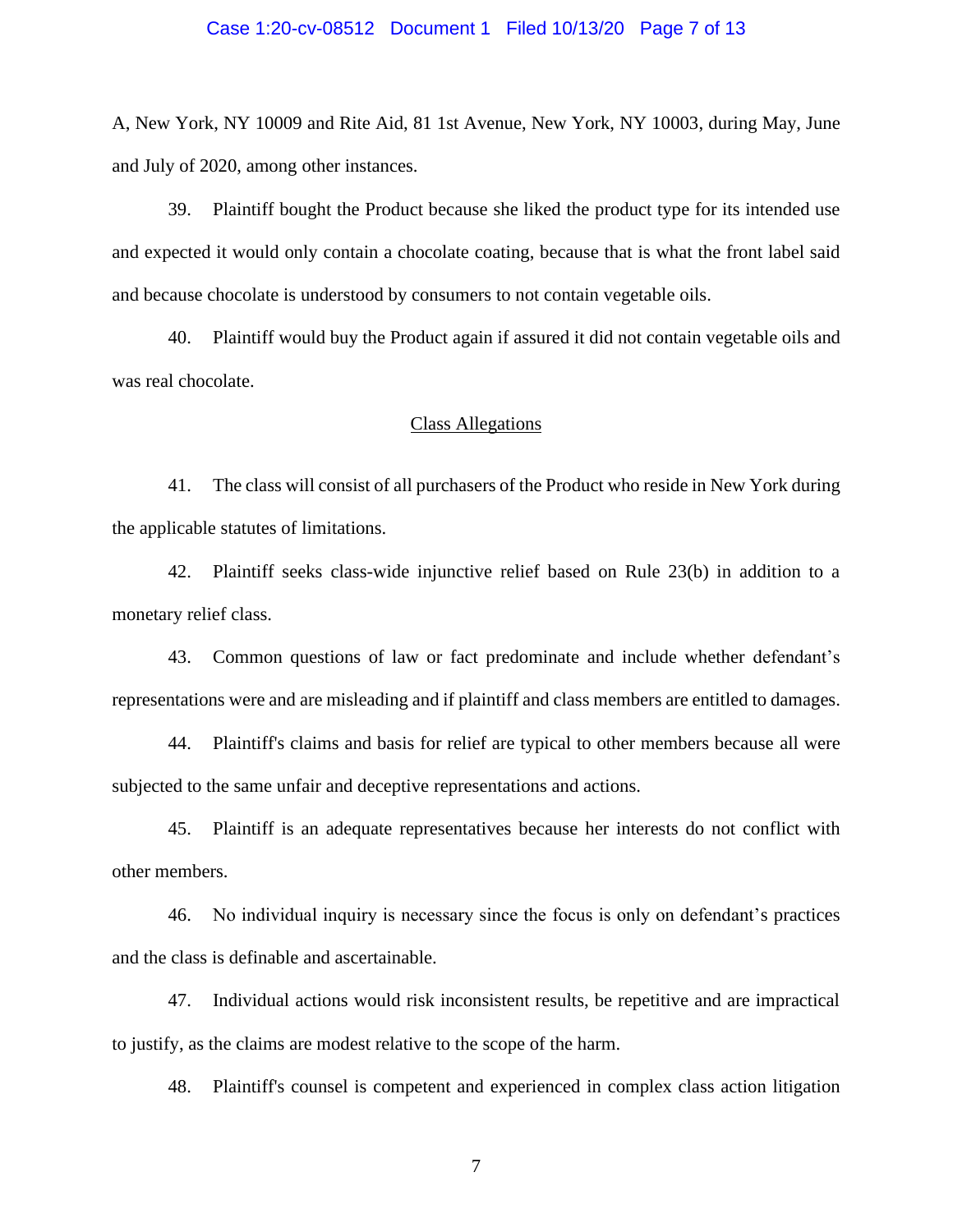#### Case 1:20-cv-08512 Document 1 Filed 10/13/20 Page 8 of 13

and intends to adequately and fairly protect class members' interests.

49. Plaintiff seeks class-wide injunctive relief because the practices continue.

## New York General Business Law ("GBL"), §§ 349 & 350 (Consumer Protection Statutes)

50. Plaintiff incorporates by reference all preceding paragraphs.

51. Plaintiff and class members desired to purchase and consume products which were as described and marketed by defendant and expected by reasonable consumers, given the product type.

52. Defendant's acts and omissions are not unique to the parties and have a broader impact on the public.

53. Defendant misrepresented the substantive, quality, compositional, organoleptic and/or nutritional attributes of the Product.

54. The presence of chocolate – understood as excluding vegetable oils and vegetable fats – has a material bearing on price or consumer acceptance of the Product because chocolate provides greater satiety and a creamy and smooth mouthfeel compared to vegetable oils, which provide less satiety, a waxy and oily mouthfeel and leave an aftertaste. The amount and proportion of the characterizing component, chocolate, and the exclusion of vegetable oils, has a material bearing on price or consumer acceptance of the Product because consumers are willing to pay more for them.

55. Plaintiff relied on the statements, omissions and representations of defendant, and defendant knew or should have known the falsity of same.

56. Plaintiff and class members would not have purchased the Product or paid as much if the true facts had been known, suffering damages.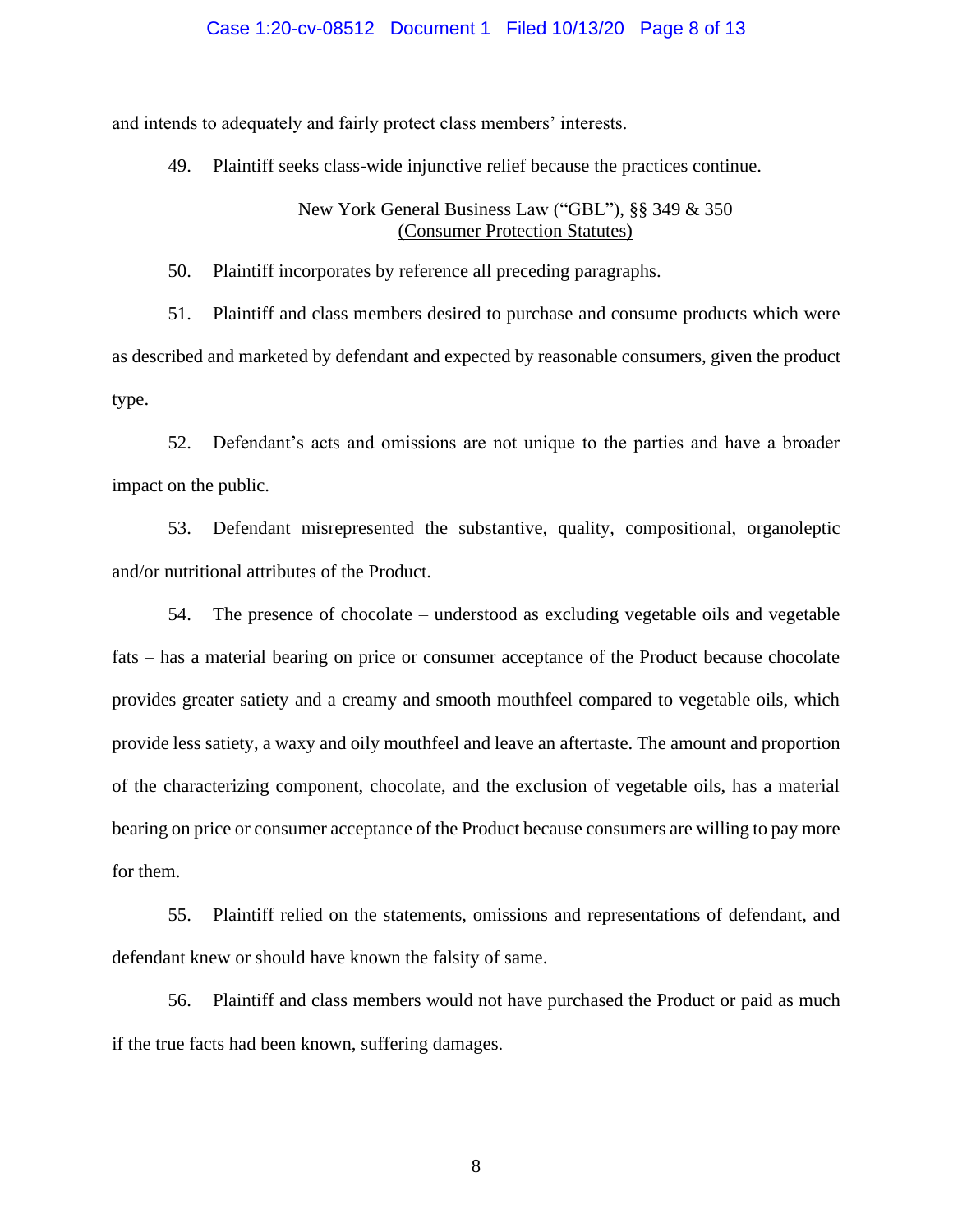#### Negligent Misrepresentation

57. Plaintiff incorporates by reference all preceding paragraphs.

58. Defendant misrepresented the substantive, quality, compositional, organoleptic and/or nutritional attributes of the Product.

59. The presence of chocolate – understood as excluding vegetable oils and vegetable fats – has a material bearing on price or consumer acceptance of the Product because chocolate provides greater satiety and a creamy and smooth mouthfeel compared to vegetable oils, which provide less satiety, a waxy and oily mouthfeel and leave an aftertaste. The amount and proportion of the characterizing component, chocolate, and the exclusion of vegetable oils, has a material bearing on price or consumer acceptance of the Product because consumers are willing to pay more for them.

60. Defendant had a duty to disclose and/or provide non-deceptive marketing of the Product and knew or should have known same were false or misleading.

61. This duty is based on defendant's position as an entity which has held itself out as having special knowledge and experience in the production, service and/or sale of the product type.

62. The representations took advantage of consumers' cognitive shortcuts made at the point-of-sale and their trust in defendant, a well-known and respected brand or entity in this sector.

63. Plaintiff and class members reasonably and justifiably relied on these negligent misrepresentations and omissions, which served to induce and did induce, the purchase of the Product.

64. Plaintiff and class members would not have purchased the Product or paid as much if the true facts had been known, suffering damages.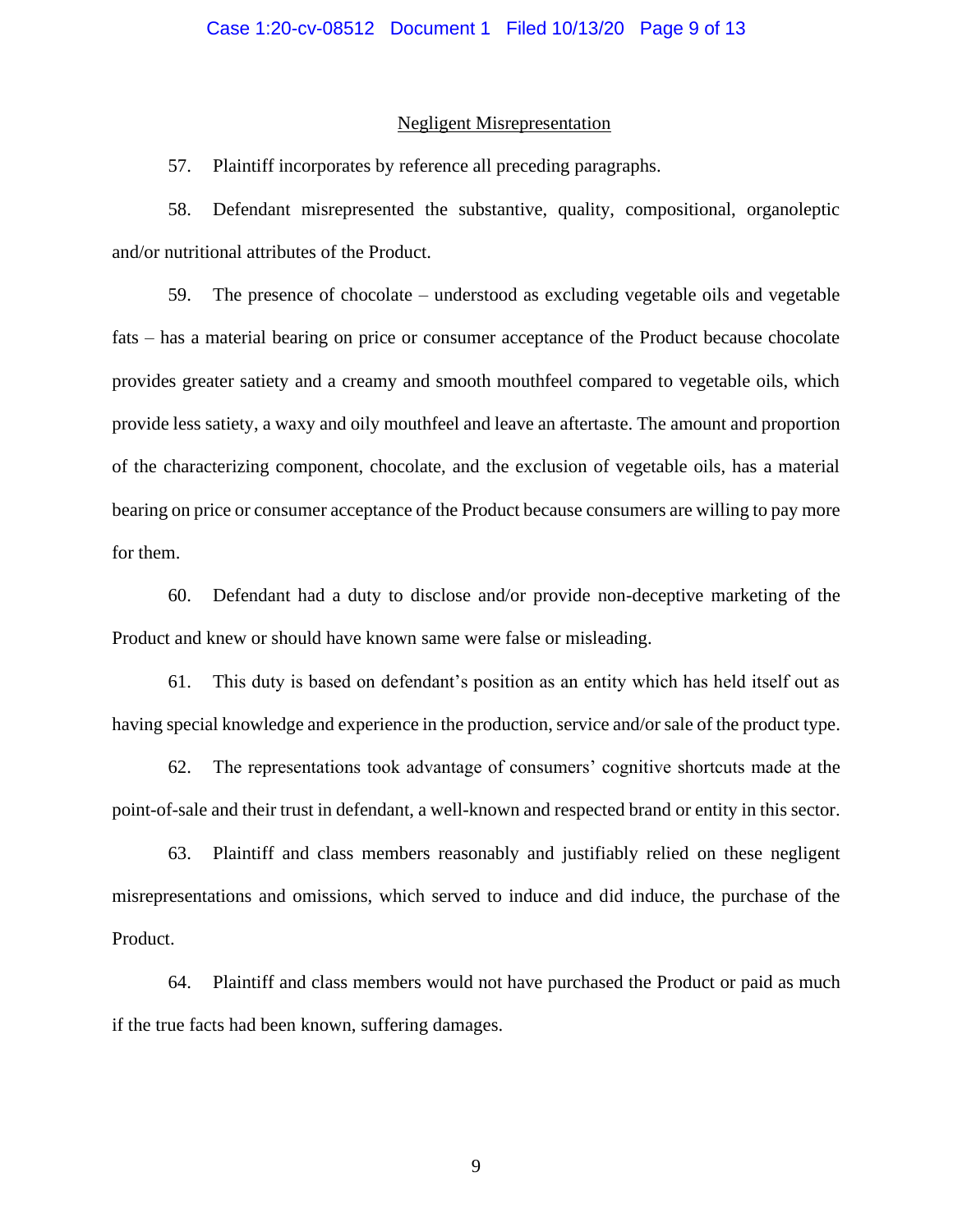## Case 1:20-cv-08512 Document 1 Filed 10/13/20 Page 10 of 13

## Breaches of Express Warranty, Implied Warranty of Merchantability and Magnuson Moss Warranty Act, 15 U.S.C. §§ 2301, *et seq*.

65. Plaintiff incorporates by reference all preceding paragraphs.

66. The Product was manufactured, labeled and sold by defendant and warranted to plaintiff and class members that they possessed substantive, functional, nutritional, qualitative, compositional, organoleptic, sensory, physical and other attributes which they did not.

67. The presence of chocolate – understood as excluding vegetable oils and vegetable fats – has a material bearing on price or consumer acceptance of the Product because chocolate provides greater satiety and a creamy and smooth mouthfeel compared to vegetable oils, which provide less satiety, a waxy and oily mouthfeel and leave an aftertaste. The amount and proportion of the characterizing component, chocolate, and the exclusion of vegetable oils, has a material bearing on price or consumer acceptance of the Product because consumers are willing to pay more for them.

68. Defendant had a duty to disclose and/or provide non-deceptive descriptions and marketing of the Product.

69. This duty is based, in part, on defendant's position as one of the most recognized companies in the nation in this sector.

70. Plaintiff provided or will provide notice to defendant, its agents, representatives, retailers and their employees.

71. Defendant received notice and should have been aware of these misrepresentations due to numerous complaints by consumers to its main office over the past several years regarding the Product, of the type described here.

72. The Product did not conform to its affirmations of fact and promises due to defendant's actions and were not merchantable.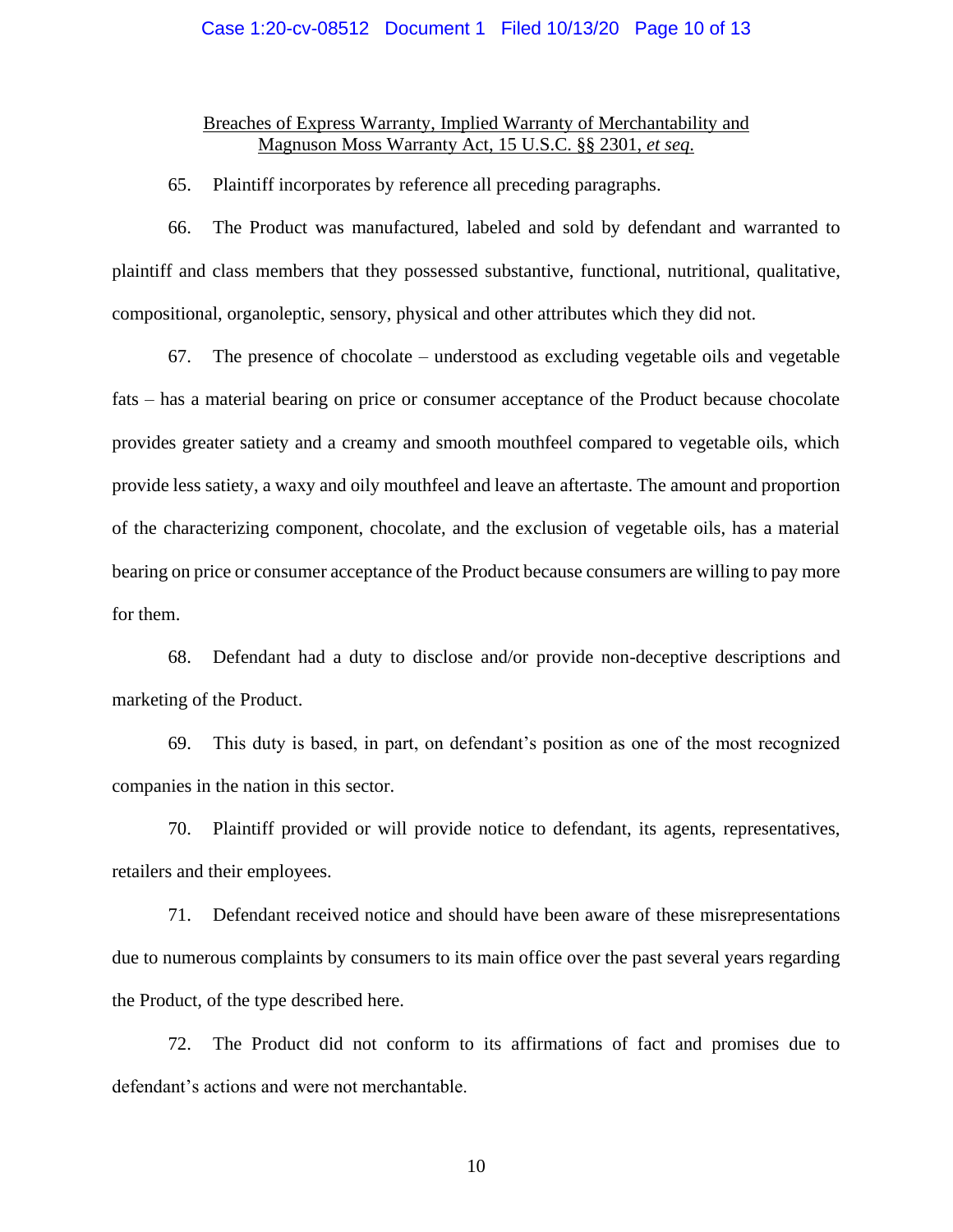## Case 1:20-cv-08512 Document 1 Filed 10/13/20 Page 11 of 13

73. Plaintiff and class members would not have purchased the Product or paid as much if the true facts had been known, suffering damages.

#### Fraud

74. Plaintiff incorporates by reference all preceding paragraphs.

75. The presence of chocolate – understood as excluding vegetable oils and vegetable fats – has a material bearing on price or consumer acceptance of the Product because chocolate provides greater satiety and a creamy and smooth mouthfeel compared to vegetable oils, which provide less satiety, a waxy and oily mouthfeel and leave an aftertaste. The amount and proportion of the characterizing component, chocolate, and the exclusion of vegetable oils, has a material bearing on price or consumer acceptance of the Product because consumers are willing to pay more for them.

76. Defendant's fraudulent intent is evinced by its failure to accurately identify the Product on the front label and ingredient list, when it knew its statements were neither true nor accurate and misled consumers.

77. Plaintiff and class members would not have purchased the Product or paid as much if the true facts had been known, suffering damages.

#### Unjust Enrichment

78. Plaintiff incorporates by reference all preceding paragraphs.

79. Defendant obtained benefits and monies because the Product was not as represented and expected, to the detriment and impoverishment of plaintiff and class members, who seek restitution and disgorgement of inequitably obtained profits.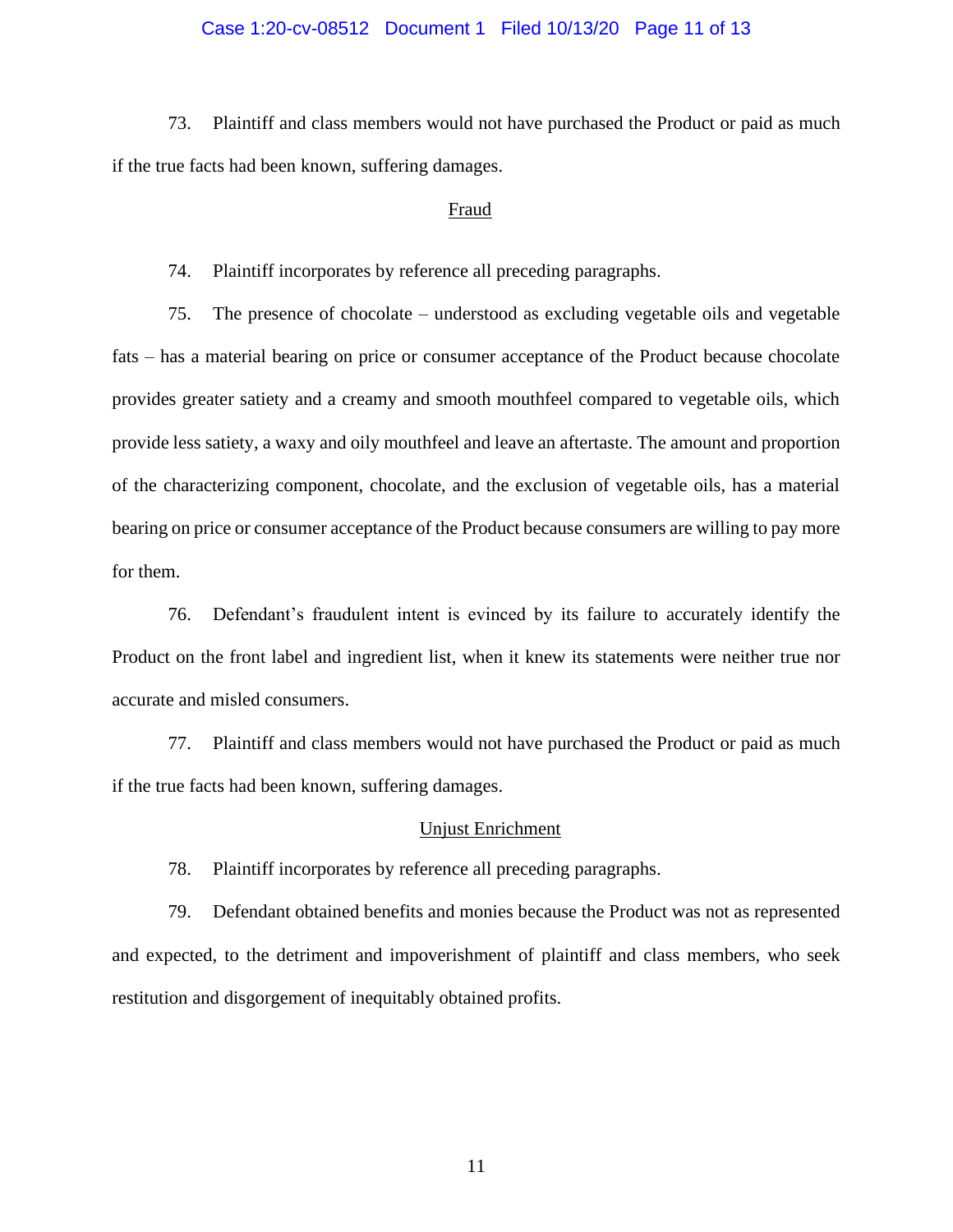## Jury Demand and Prayer for Relief

Plaintiff demands a jury trial on all issues.

**WHEREFORE**, Plaintiff prays for judgment:

- 1. Declaring this a proper class action, certifying plaintiff as representative and the undersigned as counsel for the class;
- 2. Entering preliminary and permanent injunctive relief by directing defendant to correct the challenged practices to comply with the law;
- 3. Injunctive relief to remove, correct and/or refrain from the challenged practices and representations, and restitution and disgorgement for members of the class pursuant to the applicable laws;
- 4. Awarding monetary damages and interest pursuant to the common law and other statutory claims;
- 5. Awarding costs and expenses, including reasonable fees for plaintiff's attorneys and experts; and
- 6. Other and further relief as the Court deems just and proper.

Dated: October 13, 2020

Respectfully submitted,

Sheehan & Associates, P.C. /s/Spencer Sheehan Spencer Sheehan 60 Cuttermill Rd Ste 409 Great Neck NY 11021-3104 Tel: (516) 268-7080 Fax: (516) 234-7800 *spencer@spencersheehan.com* E.D.N.Y. # SS-8533 S.D.N.Y. # SS-2056